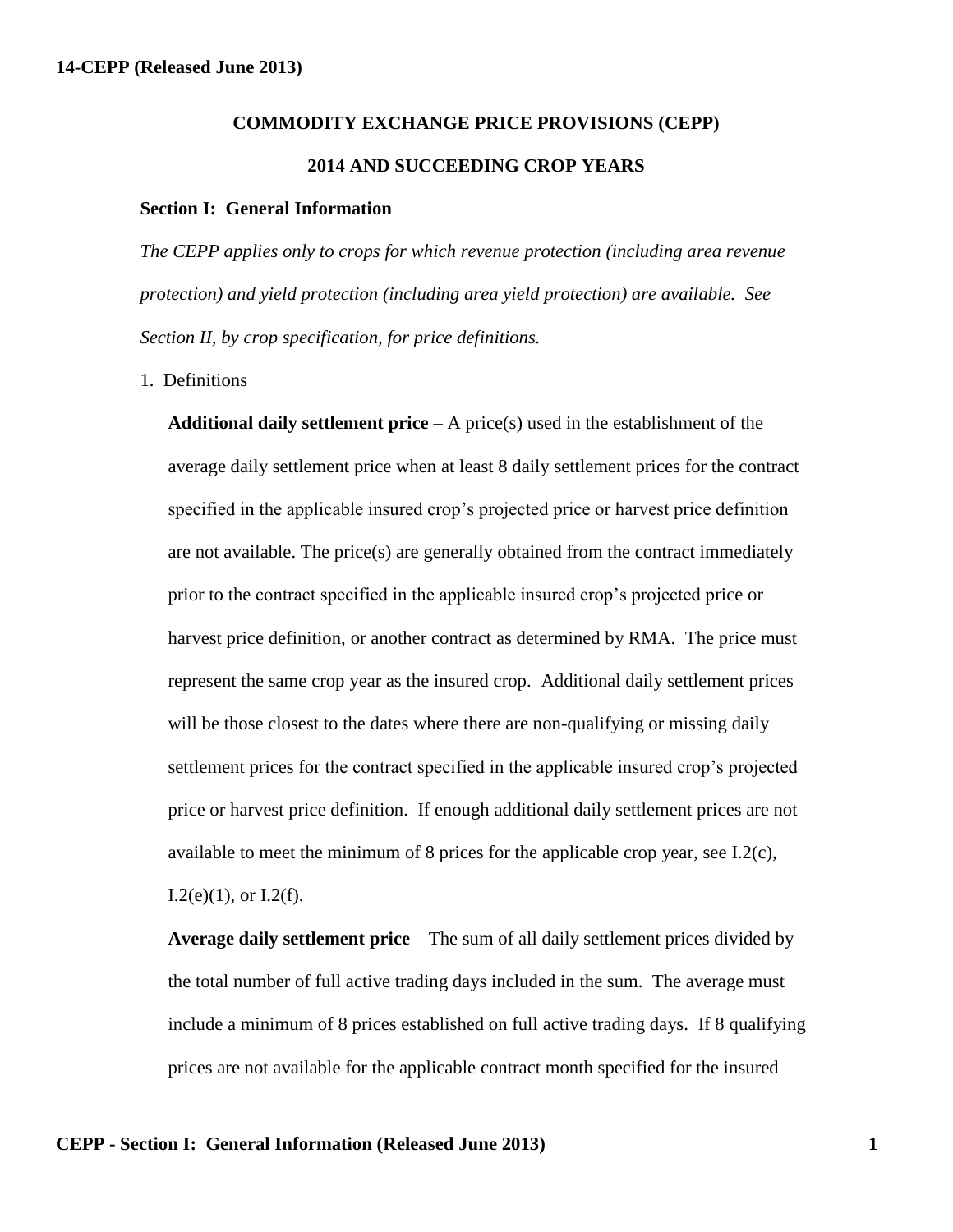crop in section II of the CEPP, additional daily settlement prices will be used to establish the average daily settlement price until 8 qualifying prices are available. If enough additional daily settlement prices are not available to meet the minimum of 8 prices for the applicable crop year, the applicable projected price and harvest price will be established in accordance with  $L2(c)$ ,  $L2(e)(1)$ , or  $L2(f)$ .

**CBOT** – Chicago Board of Trade.

**CME** – Chicago Mercantile Exchange.

**Daily settlement price** – A price established in accordance with the CEPP which is available for the crop at the end of a full active trading day.

**Full active trading day** – For all exchanges **except** the Portland Merchants

Exchange, any day on which a minimum of 25 open interest contracts for the relevant futures contract are available. For the Portland Merchants Exchange, there will be **no** minimum open interest requirement.

**Harvest Price** – See the definition in section II.

**Harvest Year** – The calendar year in which the crop is normally harvested.

**ICE** – InterContinentalExchange.

**KCBT** – Kansas City Board of Trade.

**MGE** – Minneapolis Grain Exchange.

**NASS** – The National Agricultural Statistics Service, an agency within USDA.

**Projected Price** – See the definition in section II.

**USDA** – United States Department of Agriculture.

2. Price Determinations

(a) In accordance with either section 1 of the Common Crop Insurance Policy Basic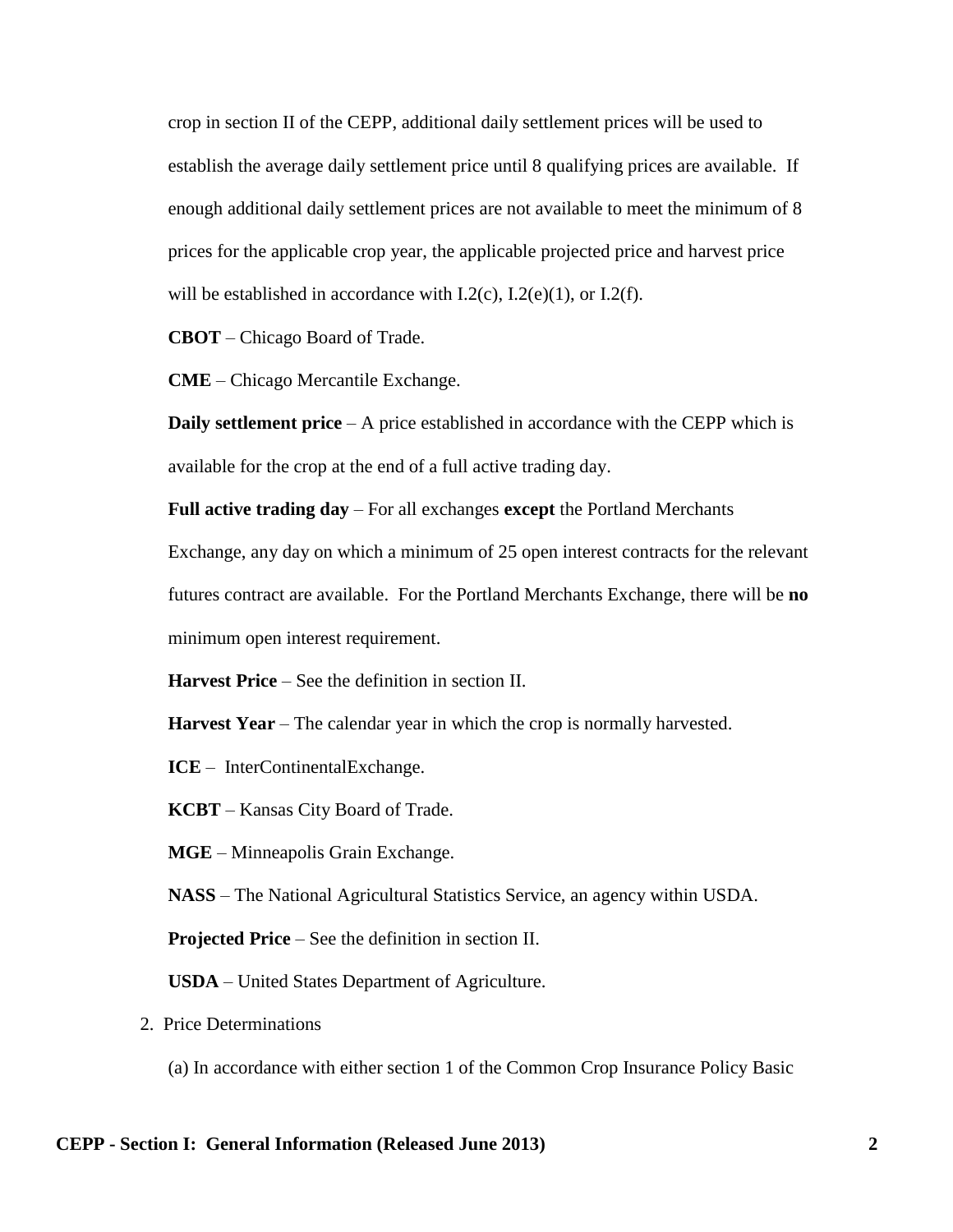Provisions or section 1 of the Area Risk Protection Insurance Basic Provisions, these Commodity Exchange Price Provisions specify how and when the projected price and harvest price will be determined by crop.

- (1) These provisions are a part of the policy **for all crops for which revenue protection is available**, regardless of whether the producer elects revenue protection or yield protection for such crops.
- (2) This document includes the information necessary to derive the projected price and the harvest price for the insured crop, as applicable.
- (b) The CEPP will be used to determine:
	- (1) The projected price and harvest price for insured crops for which revenue protection is selected; or
	- (2) The projected price for insured crops for which yield protection is selected.
- (c) RMA reserves the right to omit any daily settlement price or additional daily settlement price if market conditions are different than those used to rate or price revenue protection.
- (d) RMA reserves the right to set the projected price for yield protection.
- (e) If the projected price cannot be calculated by the procedures outlined in these Commodity Exchange Price Provisions:
	- (1) No revenue protection will be available;
	- (2) If revenue protection is not available, notice will be provided on RMA's Web site at <u>http://www.rma.usda.gov/</u> by the date specified in the applicable projected price definition;
	- (3) Yield protection will continue to be available; and